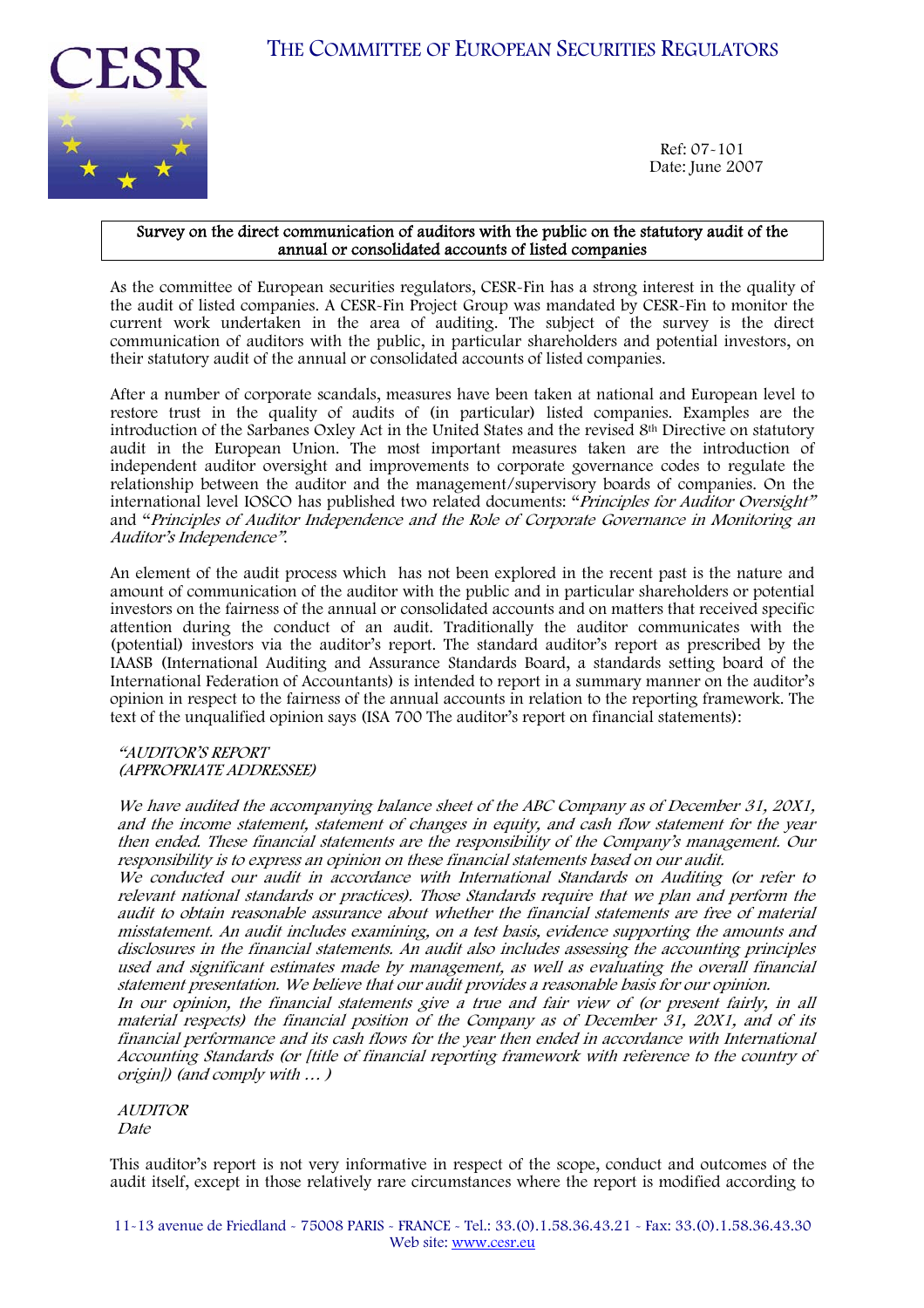

ISA 7011 to draw the readers' attention to a specific matter that may affect the auditor's opinion. It gives little or no answers to, for example, the following questions:

- What has the auditor done to ensure his independence?
- What have been specific risks and focal points of attention in the audit and why?
- What audit steps have been taken accordingly?
- What materiality criteria have been used?
- What entities/items have been specifically excluded from the scope of the audit or subject to more limited direct work?
- What has the auditor done to ensure high quality work if he makes use of other auditors? Etc.

If auditors should answer this type of questions, the process that led the auditor to conclude would become more transparent for investors. Investors might be able to better assess the quality and inherent limitation of an audit by themselves and competition between auditors/audit firms on quality could possibly be enhanced.

There are several possibilities to provide this kind of information to investors, for example:

- to broaden or expand the content of the standard auditor's report;
- to introduce a separate written account of the auditor on these issues ("audit discussion and analysis");
- to facilitate direct exchange of information between the investor and the auditor, i.e.: the possibility to ask questions in writing or in person in the annual meeting of shareholders;
- to enhance communication to investors through communications on audit matters by audit committees;
- to publish the auditor's engagement letter;
- $\sim$  To publish a "transparency report" as required by article 40 of the revised 8<sup>th</sup> Directive.

Limitations to providing information directly from the auditor to the investors are to be found in national legislation and professional standards. In particular the principle of auditor's confidentiality with respect to information on the listed company could be a hindrance for providing more in depth information on the audit.

This survey is explicitly limited to the direct communication of the auditor to shareholders and investors, in respect to the audit of the annual or consolidated accounts of listed companies. The auditor also communicates with the management and board of directors of the listed company on the terms of his engagement and the outcomes of his work. This communication<sup>2</sup> is generally more elaborate and covers more subjects than the auditor's report to the investors, but is not part of this survey. Also in a number of countries auditors are asked by national regulations or standards to report on work done in relation to special matters or events (like assessing internal controls, verifying management remuneration, related party transactions, going concern assumption, issuance of new financial instruments, etc.) or on special events (like issuance of shares). These special auditor's reports are also not included in this survey. The reasons for these limitations are that the survey should not be too extensive3 and therefore too complex for both completion and analysis of responses.

This short survey has two purposes. The first purpose is fact finding on direct communication of the auditor with the public in CESR member states. The second purpose is identifying the desirability of potential enhancement of direct auditor communication as perceived by CESR members. The survey is an internal survey. Depending on the outcomes the subject of direct communication could be explored further.

24 Members submitted their responses.

<sup>&</sup>lt;sup>1</sup> ISA 701 « Modifications to the Independent Auditor's report"

<sup>&</sup>lt;sup>2</sup> Such communication is currently the purpose of ISA 260 « Communication of audit matters with those charged with governance" and will also be mandatory in the EU as a result of articles 41-4 and 42 of the revised 8<sup>th</sup>

 $\frac{3}{3}$  A survey of current requirements and practices in the EU Member States may be of interest at a later stage.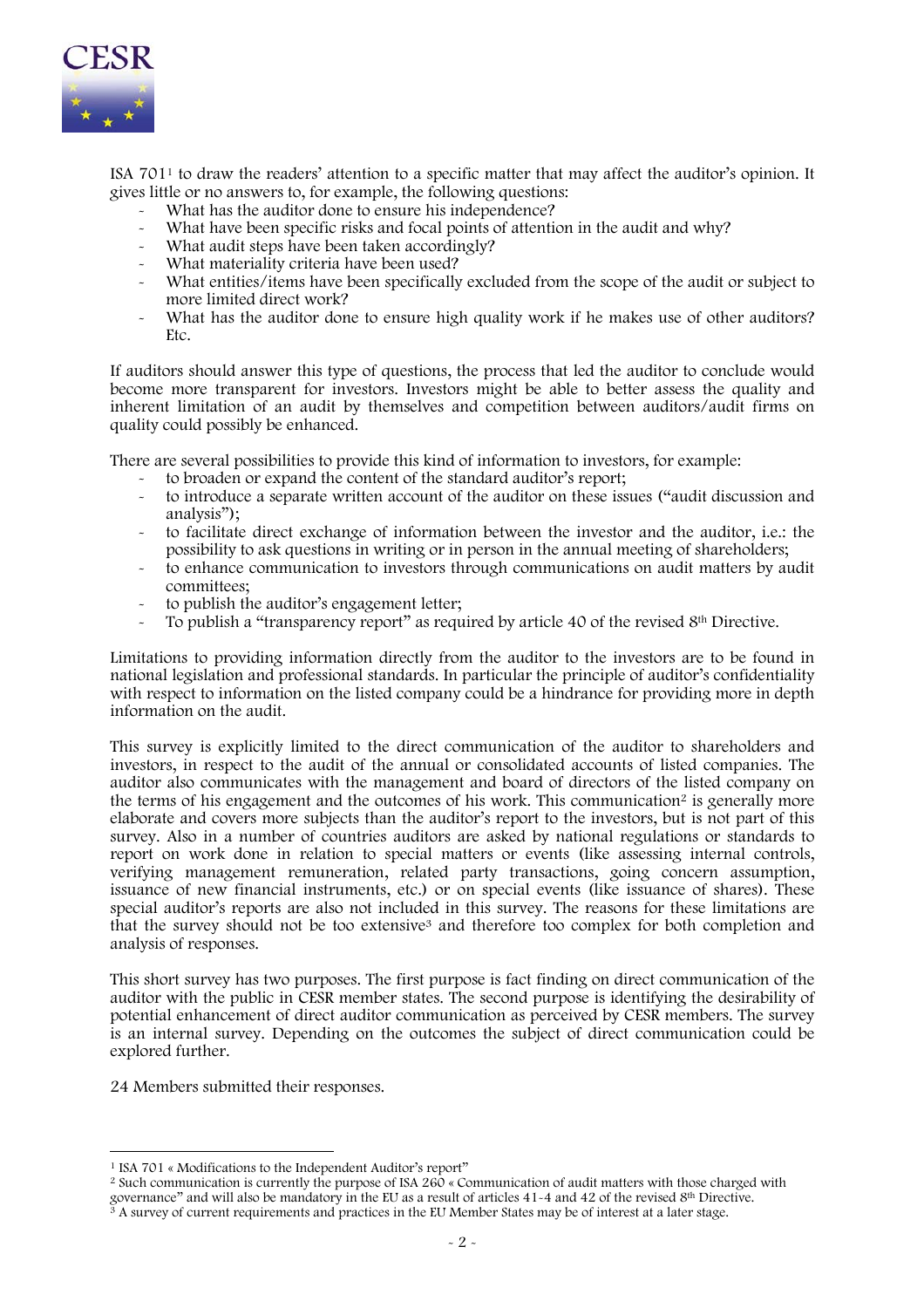

# I. Actual forms of reporting and communication by the auditor on the statutory audit of listed companies to the public required by laws or regulations in your jurisdiction.

Table 1

 $Q1$  - Is the auditor required to use a standard format for the auditor's report with respect to:

|             | a) Form? | b) Content? | c) Types of opinion? | d) Wording of the opinion? |
|-------------|----------|-------------|----------------------|----------------------------|
| YES         |          | ∠⊾          |                      |                            |
| NO          |          |             |                      |                            |
| No response |          |             |                      |                            |

All respondents replied that, in their country, the statutory auditor is required to use a standard format with respect to the type of opinion in his/her report. A majority of respondents also replied that the statutory auditor is also required to use a standard format with respect to the form, the content and the wording of the opinion in his/her report.

Table 2

Q2 - Is the standard format to be used the IAASB standard (in particular ISA 700)?

| <b>YES</b>  | Q   |
|-------------|-----|
| NN          | 1 局 |
| No response |     |

#### Table 3

Q3 - Is the format to be used a national standard?

| <b>YES</b>  | 15 |
|-------------|----|
|             | c  |
| No response |    |

#### Table 4

Q4 - Is the national standard based on ISA 700?

| <b>YES</b>  | 15 |
|-------------|----|
| NO          |    |
| N/A         |    |
| No response |    |

The standard format used in Member States is either ISA 700 (9 respondents) or a national standard based on ISA 700 (15 respondents).

Table 5

Q5 - Does the national standard format require the auditor to comment on the:

|             | a) Scope of the<br>statutory audit? | b) Conduct of the<br>statutory audit? | c) Outcome of the statutory audit in<br>addition to the auditor's opinion? |
|-------------|-------------------------------------|---------------------------------------|----------------------------------------------------------------------------|
| <b>YES</b>  | 12                                  |                                       |                                                                            |
| NO          |                                     |                                       |                                                                            |
| N/A         |                                     |                                       |                                                                            |
| No response |                                     |                                       |                                                                            |

For a majority a respondents, the national standard requires the auditor to comment on:

- the scope of the statutory audit,
- the conduct of the statutory audit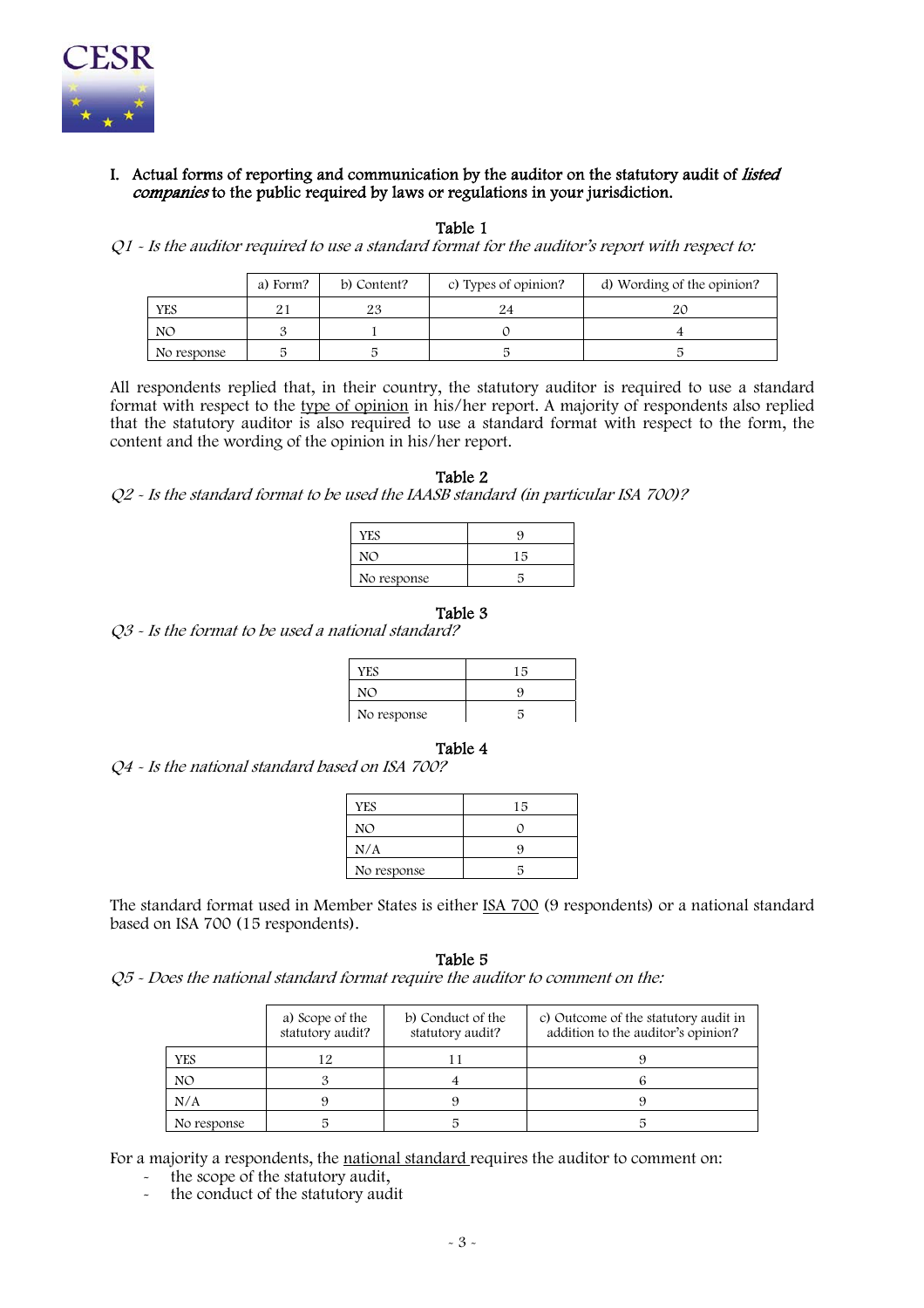

the outcome of the statutory audit in addition to the auditor's opinion

# Table 6

Q6 - Do national standards have requirements regarding the "emphasis of matter"?

| <b>YES</b>  | 15 |
|-------------|----|
| NO          |    |
| N/A         |    |
| No response |    |

All national standards have requirements regarding the "emphasis of matter".

| Table 7                                                              |  |
|----------------------------------------------------------------------|--|
| Q7 - Is the emphasis of matter frequently used in auditor's reports? |  |
|                                                                      |  |

| YES         |    |
|-------------|----|
|             | 12 |
| No response |    |

Respondents have mixed feelings whether the "emphasis of matter" is frequently used in auditor's reports. The most frequently mentioned circumstances that lead to an "emphasis paragraph" are:

- going concern assumptions (11 times)

significant uncertainties (5 times)

#### Table 8

Q10 - Is the auditor required to give to the public a separate account on the:

|             | a) Scope of the<br>statutory audit? | b) Conduct of the<br>statutory audit? | c) Outcome of the<br>statutory audit? |
|-------------|-------------------------------------|---------------------------------------|---------------------------------------|
| YES         |                                     |                                       |                                       |
| NO          |                                     | 22                                    | 22                                    |
| No response |                                     |                                       |                                       |

A large majority of respondents replied that the auditor is not required to give to the public a separate account on the scope, conduct or outcome of the statutory audit (22 respondents).

Table 9

Q11 - Is the auditor in general required to attend the AGM in his/her capacity as auditor?

| <b>YES</b>  | 10 |
|-------------|----|
| NO          | 14 |
| No response |    |

### Table 10

Q12 - Is the auditor only in specific circumstances required to attend the AGM in his/her capacity as auditor?

| YES         |     |
|-------------|-----|
| NC          | 1 ឆ |
| No response |     |

# Table 11

Q14 - Is the auditor allowed (and not required) to attend the AGM in his/her capacity as auditor?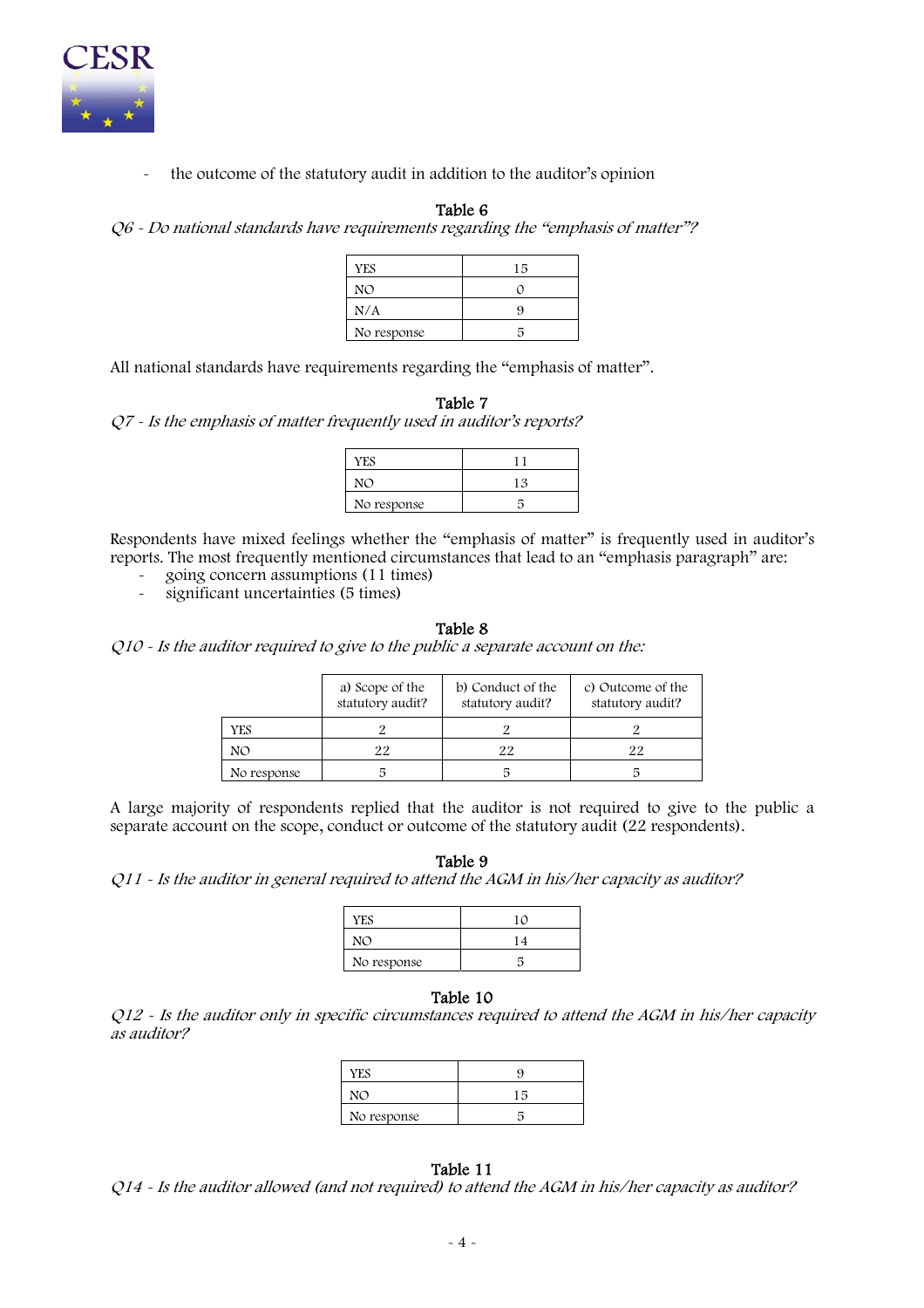

| <b>YES</b>  | 16 |
|-------------|----|
| NO          |    |
| N/A         | ц  |
| no response |    |

In all responding countries the auditor is required or allowed to attend the AGM:

- In 10 countries there is a general requirement (Austria, Belgium, Cyprus, France, Hungary, Latvia, Norway, Poland, Portugal and NL).
- In 7 countries this is only required in specific circumstances, for example on request of the board of the company or the shareholders (Denmark, Estonia, Finland, Germany, Slovenia Romania and Spain).
- In 6 countries (Italy, Czech Rep, Ireland, Luxembourg, Malta and UK) the auditor is allowed but not in anyway required to attend the AGM.

### Table 12

Q13 - If the auditor is required to attend the AGM what is the auditor required or permitted to do:

|               | a) Give oral<br>answers to oral<br>questions from<br>shareholders? | b) Give written<br>answers to<br>written<br>questions from<br>shareholders? | c) Give a<br>presentation on<br>the statutory<br>audit for the<br>shareholders? | d) Inform the AGM if the<br>company's management gives a<br>representation of the financial<br>situation or results that is not in<br>accordance with the audited<br>annual or consolidated accounts? | e) Other.<br>If yes,<br>please<br>explain. |
|---------------|--------------------------------------------------------------------|-----------------------------------------------------------------------------|---------------------------------------------------------------------------------|-------------------------------------------------------------------------------------------------------------------------------------------------------------------------------------------------------|--------------------------------------------|
| YES.          | 11                                                                 | ь                                                                           | 8                                                                               |                                                                                                                                                                                                       |                                            |
| NO.           |                                                                    |                                                                             | 5                                                                               |                                                                                                                                                                                                       |                                            |
| Not regulated |                                                                    |                                                                             |                                                                                 |                                                                                                                                                                                                       |                                            |
| N/A           |                                                                    |                                                                             | 9                                                                               | 10                                                                                                                                                                                                    |                                            |
| No response   |                                                                    |                                                                             | 5                                                                               | 5                                                                                                                                                                                                     |                                            |

# Table 13

Q15 - If the auditor is allowed to attend the AGM what is the auditor allowed to do:

|               | a) Give oral<br>answers to oral<br>questions from<br>shareholders? | b) Give written<br>answers to<br>written<br>questions from<br>shareholders? | c) Give a<br>presentation on<br>the statutory<br>audit for the<br>shareholders? | d) Inform the AGM if the<br>company's management gives a<br>representation of the financial<br>situation or results that is not in<br>accordance with the audited<br>annual or consolidated accounts? | e) Other.<br>If yes,<br>please<br>explain. |
|---------------|--------------------------------------------------------------------|-----------------------------------------------------------------------------|---------------------------------------------------------------------------------|-------------------------------------------------------------------------------------------------------------------------------------------------------------------------------------------------------|--------------------------------------------|
| YES.          |                                                                    |                                                                             | 6                                                                               |                                                                                                                                                                                                       |                                            |
| NO.           |                                                                    | 11                                                                          | 10                                                                              | 10                                                                                                                                                                                                    |                                            |
| N/A           |                                                                    | 6                                                                           | 6                                                                               |                                                                                                                                                                                                       |                                            |
| Not regulated |                                                                    |                                                                             |                                                                                 |                                                                                                                                                                                                       |                                            |
| No response   | 5                                                                  |                                                                             |                                                                                 |                                                                                                                                                                                                       |                                            |

In the majority of responding countries, an auditor, when required or allowed to attend an AGM, is allowed to give oral answers to oral question from shareholders (20 respondents).

The same auditor is allowed to:

- Give written answers to written questions from shareholders in 12 countries (Czech Rep, Hungary, Ireland, Latvia, Lithuania, Luxembourg, Malta, Norway, Poland, Slovenia, Romania and the Netherlands)
- Give a presentation on the statutory audit in 14 countries (Belgium, Czech Rep, Estonia, Finland, Hungary, Ireland, Latvia, Lithuania, Luxembourg, Malta, Norway, Poland, Slovenia and Romania)
- Inform the AGM if the company's management gives a representation of the financial situation or results that is not in accordance with the audited annual or consolidated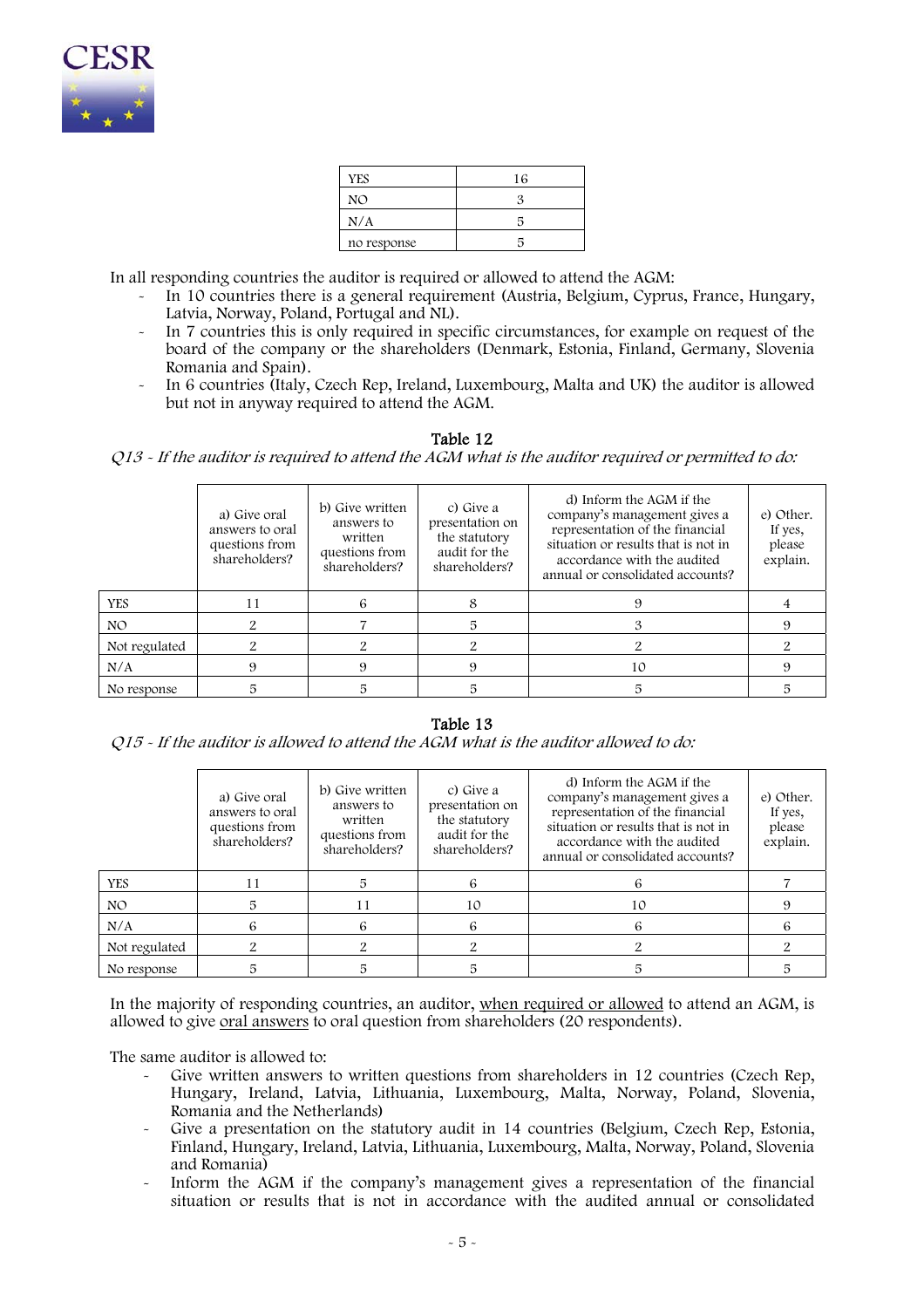

accounts in 15 countries (Belgium, Cyprus, Czech Rep, Estonia, Hungary, Latvia, Lithuania, Luxembourg, Malta, Poland, Portugal, Slovenia, Romania, the Netherlands and UK)

In only two countries (Hungary, Lithuania), the intervention of the auditor in the AGM is not regulated.

#### Table 14

Q16 - Is the role of the auditor in the AGM or the information the auditor can give to the AGM restricted by confidentiality regulations, meaning that the auditor can not give confidential information on the company to the public?

| <b>YES</b>    | 22 |
|---------------|----|
| NO            |    |
| Not regulated |    |
| No response   |    |

#### Table 15

Q17 - Are there any other limitations to the role of the auditor in the AGM or the information can give to the AGM?

| YES            |    |
|----------------|----|
| NO             | 2Ο |
| No t regulated |    |
| No response    |    |

In almost all responding countries, the role of the auditor in the AGM or the information the auditor can give to the AGM is only restricted by confidentiality obligations.

## Table 16

Q18 - Is the auditor required to make its engagement letter for the statutory audit publicly available?

| YES         |  |
|-------------|--|
| NO          |  |
| No response |  |

The auditor is not required to make its engagement letter for the statutory audit publicly available in any of the responding countries.

#### Table 17

Q19 - Is the listed company required to make publicly available the auditor's engagement letter for the statutory audit?

| <b>YES</b>  |    |
|-------------|----|
| $N\Omega$   | 92 |
| No response |    |

In only one responding country (Italy) a listed company is required to make publicly available some specific elements of the engagement letter in relation to the amount of fees and the term of the engagement, during the shareholders meeting that appoints the auditor. Alternatively the company is required to make publicly available the auditors' engagement letter for the statutory audit.

### Table 18

 $Q20$  - Is there a standard requiring a written management letter  $\sim$  or another form of detailed communication - on the finding and results of the audit?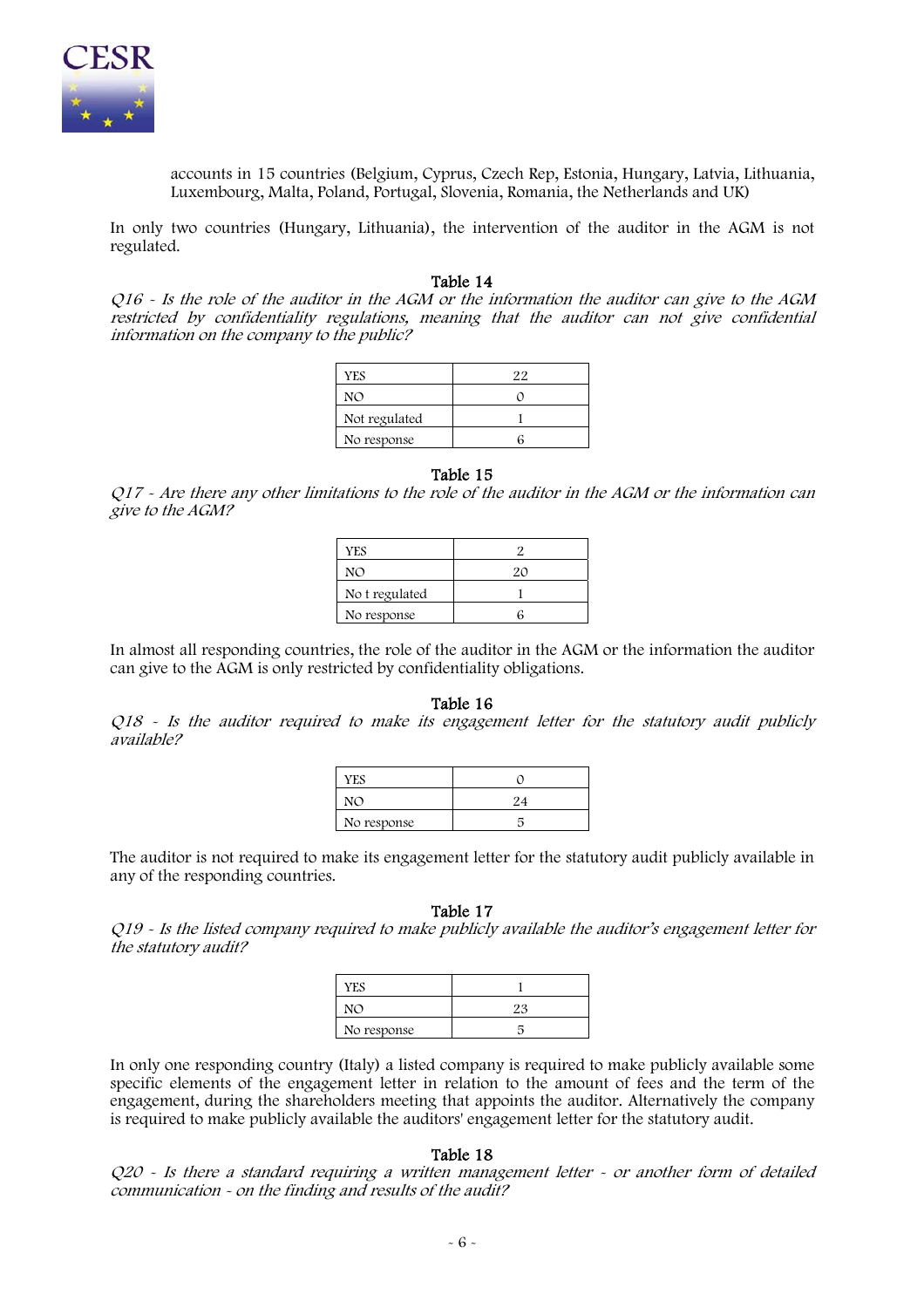

| YES         |  |
|-------------|--|
|             |  |
| No response |  |

In a majority of responding countries, there is a standard requiring a written management letter - or another form of detailed communication- on the finding and results of the audit (16 countries).

#### Table 19

Q21 - Is the auditor required to make its management letter on the statutory audit available to the public?

| YES         |    |
|-------------|----|
|             | 94 |
| No response |    |

### Table 20

Q22 - Is the listed company required to make publicly available the management letter on the statutory audit?

| <b>YES</b>  |  |
|-------------|--|
| N()         |  |
| No response |  |

There is not a requirement in any of the countries, to make the management letter on the statutory audit available to the public, neither by the auditor, nor by the listed company.

#### Table 21

### Q23 - Are there any other forms of communication and reporting required in your jurisdiction?

| <b>YES</b>  |    |
|-------------|----|
| $M\Omega$   | 16 |
| No response |    |

In the majority of countries (16), there are no other forms of communication and reporting required on the statutory audit.

In two countries (France and Denmark) there are special reports. In one country (Denmark), the auditors are required to draw up a statement to be attached to the annual accounts if the auditors have ascertained that the Board has for instance not fulfilled its duties in respect to the rules of procedure. In the other country (France), the auditor is required to make a special report to the AGM in the event of the application of the alert procedure (going concern) set out in the Commercial Code. The auditors shall also communicate to the AGM the conclusions of the report they intend to present to the shareholders' general meeting on irregularity and inaccuracy.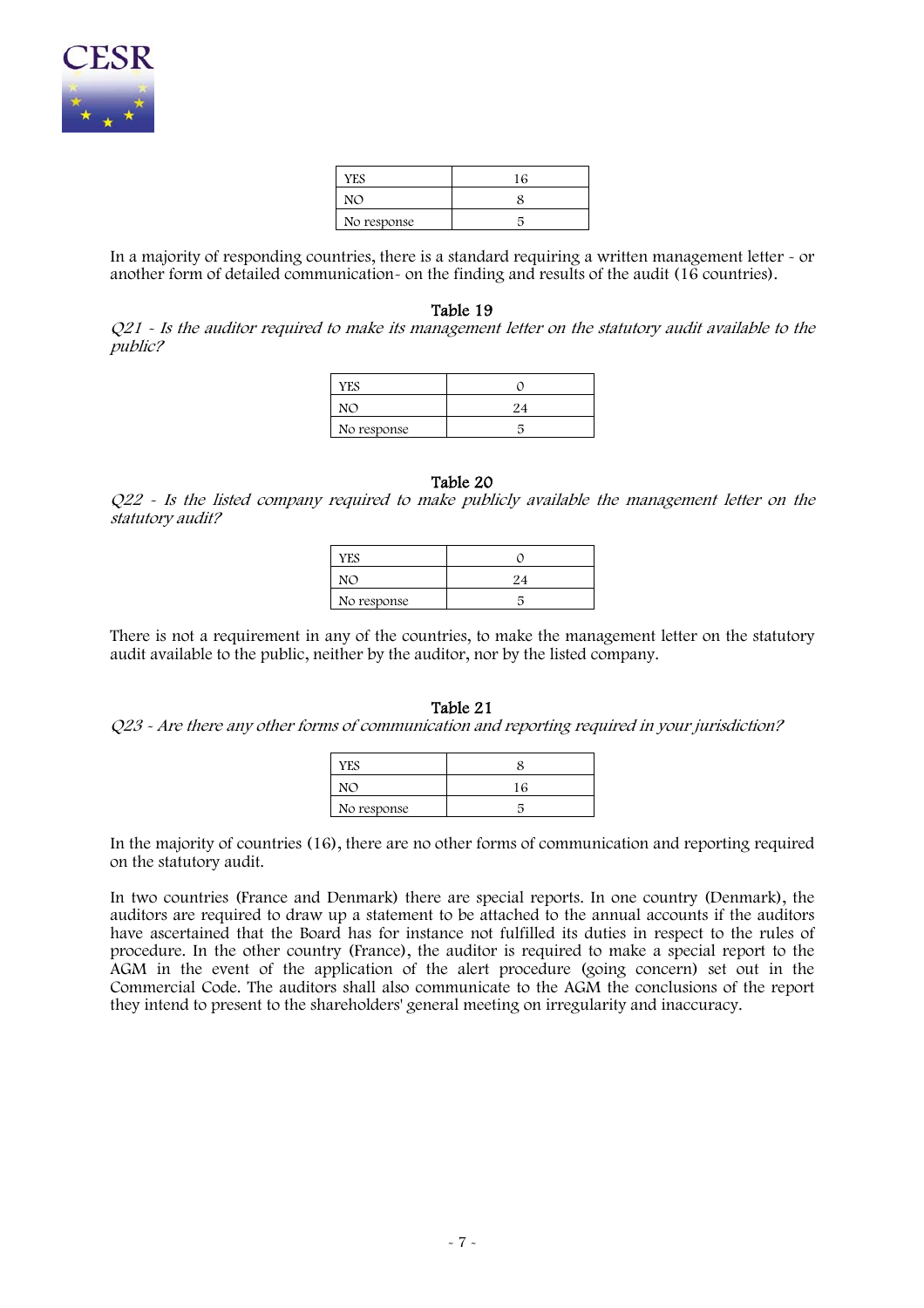

# II. Desired forms of reporting and communication by the auditor on the statutory audit of listed companies to the public

### Table 21

Q24 - Is or could one or more of the following kinds of reporting and communication be of value to the public in your jurisdiction:

|            | a) A more<br>informative<br>auditor's<br>report? | b) A separate<br>account of the<br>auditor on the<br>scope, conduct<br>and outcome of<br>the audit? | c) An active<br>role of the<br>auditor by<br>answering<br>questions? | d) A passive role<br>of the auditor,<br>only commenting<br>to management's<br>representation? | e) Making<br>public the<br>engagement<br>letter for the<br>statutory audit? | f) Making<br>public the<br>management<br>letter for the<br>statutory<br>audit? | $\chi$<br>Other. |
|------------|--------------------------------------------------|-----------------------------------------------------------------------------------------------------|----------------------------------------------------------------------|-----------------------------------------------------------------------------------------------|-----------------------------------------------------------------------------|--------------------------------------------------------------------------------|------------------|
| <b>YES</b> | 15                                               | 12                                                                                                  | 14                                                                   |                                                                                               |                                                                             |                                                                                |                  |
| NO.        | 6                                                |                                                                                                     |                                                                      | 13                                                                                            | 15                                                                          | 17                                                                             | 18               |
| Don't know |                                                  |                                                                                                     |                                                                      |                                                                                               |                                                                             |                                                                                |                  |
| No resp.   | b                                                |                                                                                                     | 6                                                                    |                                                                                               | h                                                                           |                                                                                |                  |

A majority (15) of respondents think that a more informative auditor's report on the statutory audit of listed companies could be of value to the public in their jurisdiction.

Half of the respondents (12) state that they believe a separate account of the auditor on the scope, conduct and outcome of the audit (audit discussion and analysis) is or could be of value to the public in their jurisdiction.

A majority of the respondents (14) think that an active role of the auditor in the AGM by answering questions is or could be of value to the public in their jurisdiction.

A minority of the respondents (8) only think that a passive role of the auditor in the AGM (only commenting to management's representation if they are not in accordance with the audited annual or consolidated accounts) is or could be of value to the public in their jurisdiction.

Only 5 respondents think that making public the engagement letter for the statutory audit is or could be of value to the public in their jurisdiction and only a few respondents (3) think that making public the management letter for the statutory audit is or could be of value to the public in their jurisdiction.

## Table 22

Q25 - Please answer the following statements:

|             | a) Extra information (in<br>general) from the auditor to<br>the public on the statutory<br>audit would contribute to the<br>decision-making ability of<br>the public? | b) Extra information (in<br>general) from the auditor to<br>the public would<br>unnecessarily complicate the<br>decision-making ability of<br>the public. | c) Enhancement of the forms of reporting<br>and communication is not feasible as the<br>information the auditor can give is always<br>restricted, because by regulation he is not<br>allowed to give confidential information<br>on the company to the public? |
|-------------|-----------------------------------------------------------------------------------------------------------------------------------------------------------------------|-----------------------------------------------------------------------------------------------------------------------------------------------------------|----------------------------------------------------------------------------------------------------------------------------------------------------------------------------------------------------------------------------------------------------------------|
| <b>YES</b>  | 15                                                                                                                                                                    |                                                                                                                                                           |                                                                                                                                                                                                                                                                |
| NO.         |                                                                                                                                                                       | 13                                                                                                                                                        |                                                                                                                                                                                                                                                                |
| Don't know  |                                                                                                                                                                       |                                                                                                                                                           |                                                                                                                                                                                                                                                                |
| No response |                                                                                                                                                                       |                                                                                                                                                           |                                                                                                                                                                                                                                                                |

A majority of the respondents think that extra information (in general) from the auditor to the public on the statutory audit would contribute to the decision-making ability of the public (15 responses) and would not unnecessarily complicate the decision-making ability of the public (13 responses).

Half of the respondents (12) think that enhancement of the forms of reporting and communication is not feasible as the information the auditor can give is always restricted, because by regulation he is not allowed to give confidential information on the company to the public.

# Table 23